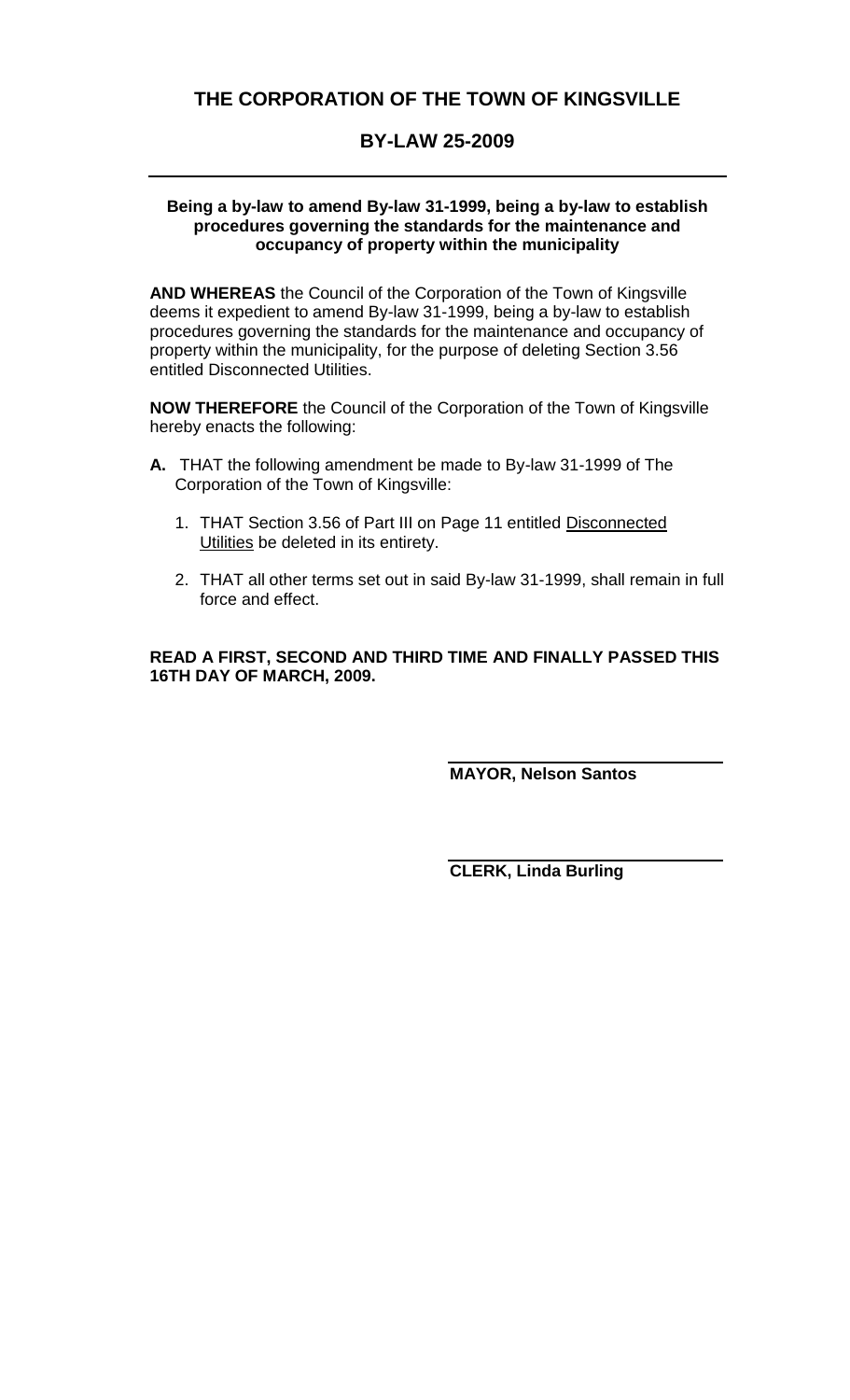# **THE CORPORATION OF THE TOWN OF KINGSVILLE**

### **BY-LAW 31-1999**

#### **Being a by-law to establish procedures governing the standards for the maintenance and occupancy of property within the municipality**

**WHEREAS** Sections 15.1(3) of the *Building Code Act, S.O. 1992, c. 23*, a bylaw may be passed by the Council of a municipality prescribing the standards for the maintenance and occupancy of property within the municipality provided the official plan for the municipality includes provisions relating to property conditions;

**AND WHEREAS** the Official Plan(s) for the Corporation of the Town of Kingsville includes provisions relating to property conditions;

**AND WHEREAS** the Council of the Corporation of the Town of Kingsville is desirous of passing a by-law under Section 15.1(3) of the *Building Code Act, S.O. 1992, c. 23*

**AND WHEREAS** Section 15.6(1) of the *Building Code Act, S.O. 1992, c. 23* requires that a by-law passed under Section 15.1(3) of the *Building Code Act, S.O. 1992, c. 23* shall provide for the establishment of a Property Standards Committee:

**NOW THEREFORE** the Council of the Corporation of the Town of Kingsville hereby enacts the following:

#### **PART I**

#### **DEFINITIONS**

In this by-law:

- **1.01 "Accessory Building"** means a detached building or structure, not used for human habitation, that is subordinate to the primary use of the same property.
- **1.02 "Apartment Building"** means a building containing more than four dwelling units with individual access from an internal corridor system.
- **1.03 "Approved"** means acceptance by the Property Standards Officer.
- **1.04 "Basement"** means that space of a building that is partly below grade, which has half or more of its height, measured from floor to ceiling above the average exterior finished grade.
- **1.05 "Cellar"** means that space of a building that is partly or entirely below grade, which has more than half of its height, measured from floor to ceiling below the average exterior finished grade.
- **1.06 "Dwelling"** means a building or structure or part of a building or structure, occupied or capable of being occupied, in whole or in part for the purpose of human habitation.
- **1.07 "Dwelling Unit"** means a room or suite of rooms operated as a housekeeping unit, used or intended to be used as a domicile by one or more persons and supporting general living conditions usually including cooking, eating, sleeping, and sanitary facilities.
- **1.08 "First Storey"** means that part of a building having a floor area closest to grade with a ceiling height of more than 1.8 meters (6 ft.) above grade.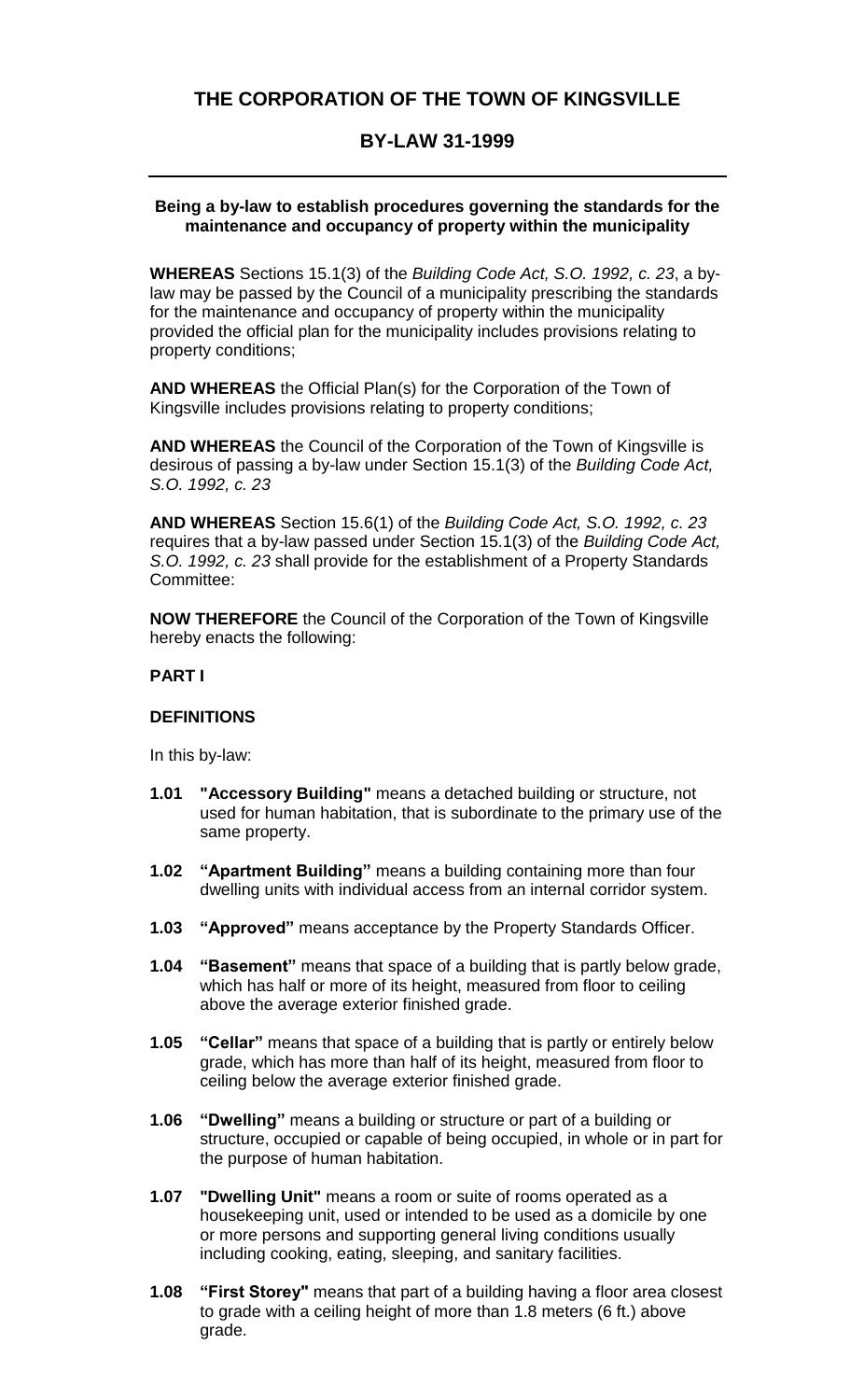- **1.09 "Guard"** means protective barrier installed around openings in floor areas or on the open sides of a stairway, a landing, a balcony, a mezzanine, a gallery, a raised walkway, and other locations as required to prevent accidental falls from one level to another. Such barriers mayor may not have openings through them.
- **1.10 "Habitable Room"** means any room in a dwelling unit used for or capable of being used for living, cooking, sleeping or eating purposes.
- **1.11 "Means of Egress"** means a continuous, unobstructed path of travel provided by a doorway, hallway, corridor, exterior passage way, balcony, lobby, stair, ramp, or other exit facility used for the escape of persons from any point within a building, a floor area, a room, or a contained open space to a public thoroughfare or an approved area of refuge usually located outside the building.
- **1.12 "Multiple Dwelling"** means a building containing three or more dwelling units.
- **1.13 "Non-Habitable Room"** means any room in a dwelling or dwelling unit other that a habitable room and includes a bathroom, a toilet room, laundry, pantry, lobby, corridor, stairway, closet, boiler room, or other space for service and maintenance of the dwelling for public use, and for access to and vertical travel between storeys, and basement or part thereof which does not comply with the standards of fitness for occupancy set out in this By-Law.
- **1.14 "Non-Residential Property"** means a building or structure or part of a building or structure not occupied in whole or in part for the purpose of human habitation, and includes the lands and premises appurtenant and all of the outbuildings, fences or erections thereon or therein.
- **1.15 "Person"** means individual, firm, corporation, association or partnership.
- **1.16 "Residential Property"** means any property that is used or designated for use as a domestic establishment in which one or more persons usually sleep and prepare and serve meals, and includes any lands or buildings that are appurtenant to such establishment and all stairways, walkways, driveways, parking spaces, and fences associated with the dwelling or its yard.
- **1.17 "Standards"** means the standards of the physical condition and of the occupancy prescribed for property by this By-law.
- **1.18 "Toilet Room"** means a room containing a water closet and a wash basin.
- **1.19 "Yard"** means the land other than publicly owned land around or appurtenant to the whole or any part of a residential or non-residential property and used or capable of being used in connection with the property.

# **PART II**

### **GENERAL STANDARDS FOR ALL PROPERTY**

**2.01** All repairs and maintenance of property shall be carried out with suitable and sufficient materials and in a manner accepted as good workmanship within the trades concerned. All new construction or repairs shall conform to the Ontario Building Code, Ontario Fire Code and the Fire Prevention and Protection Act where applicable.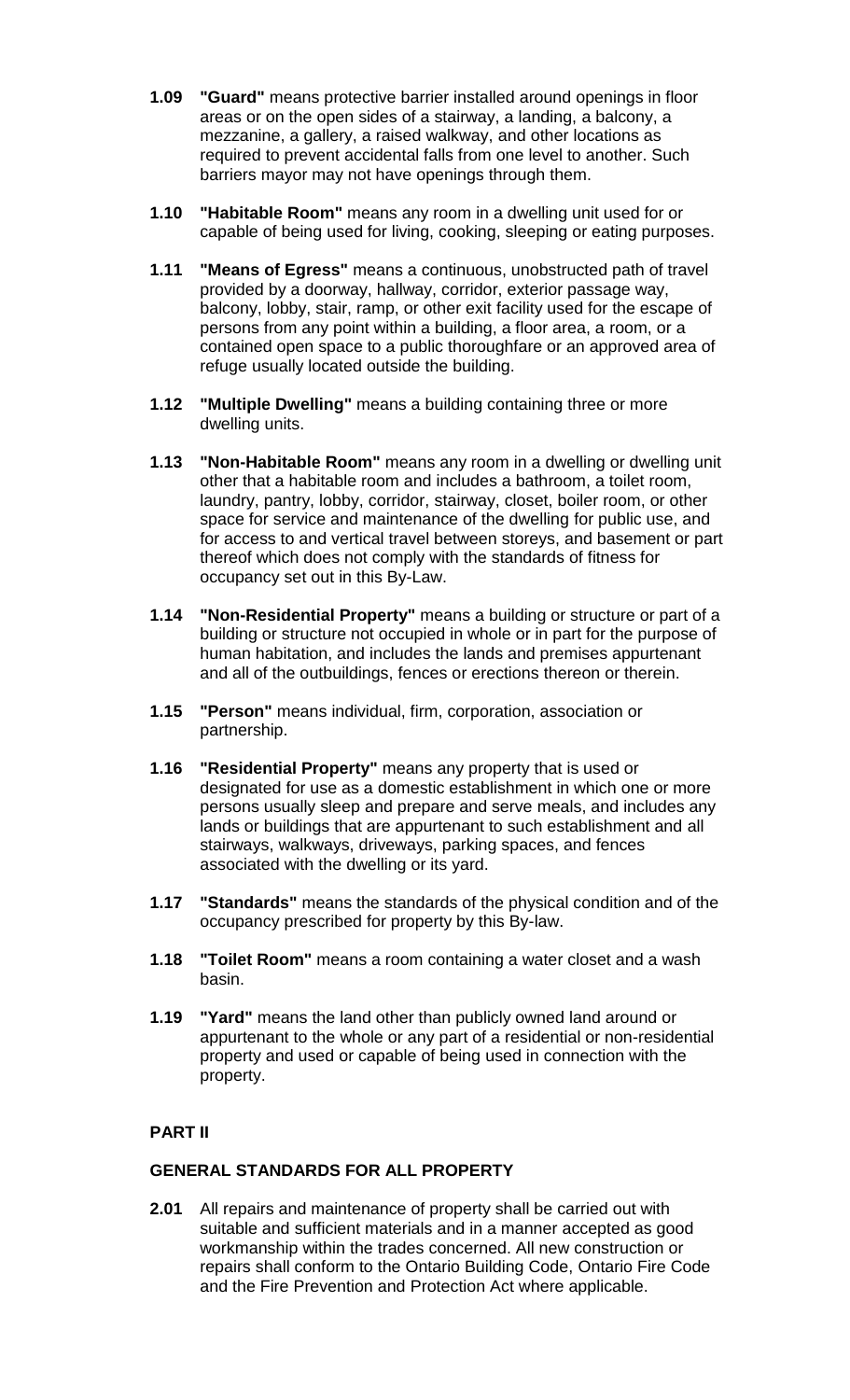# **YARDS**

- **2.02** Every yard, including vacant lots shall be kept clean and free from:
	- 1) rubbish or debris and objects or conditions that may create a health, fire, or accident hazard;
	- 2) wrecked, dismantled, discarded or abandoned machinery, vehicles, trailers or boats unless it is necessary for the operation of a business enterprise lawfully situated on the property;
	- 3) long grass, brush, undergrowth and noxious weeds as defined by the *Weed Control Act*;
	- 4) dilapidated, collapsed or partially constructed structures which are not currently under construction;
	- 5) injurious insects, termites, rodents, vermin or other pests; and
	- 6) dead, decayed or damaged trees or other natural growth.

#### **SURFACE CONDITIONS**

- **2.03** Surface conditions of yards shall be maintained so as to:
	- 1) prevent ponding of storm water;
	- 2) prevent instability or erosion of soil;
	- 3) prevent surface water run-off from entering basements;
	- 4) not exhibit an unsightly appearance;
	- 5) be kept free of garbage and refuse;
	- 6) be kept free of deep ruts and holes;
	- 7) provide for safe passage under normal use and weather conditions, day or night; and
	- 8) not to create a nuisance to other property.
	- 9) be graded to prevent surface water run-off from being discharged onto adjacent property.

#### **SEWAGE AND DRAINAGE**

- **2.04** Sewage shall be discharged into the sewage system.
- **2.05** Sewage of any kind shall not be discharged on the surface of the ground, whether into a natural or artificial surface drainage system or otherwise.
- **2.06** Roof drainage shall not be discharged onto sidewalk, stairs, or adjacent property.

#### **PARKING AREAS, WALKS AND DRIVEWAYS**

- **2.07** All areas used for vehicular traffic and parking shall have a surface covering of asphalt, concrete, or compacted stone or gravel and shall be kept in good repair free of dirt and litter.
- **2.08** Steps, walks, driveways, parking spaces and other similar areas shall be maintained so as to afford safe passage under normal use and weather conditions day or night.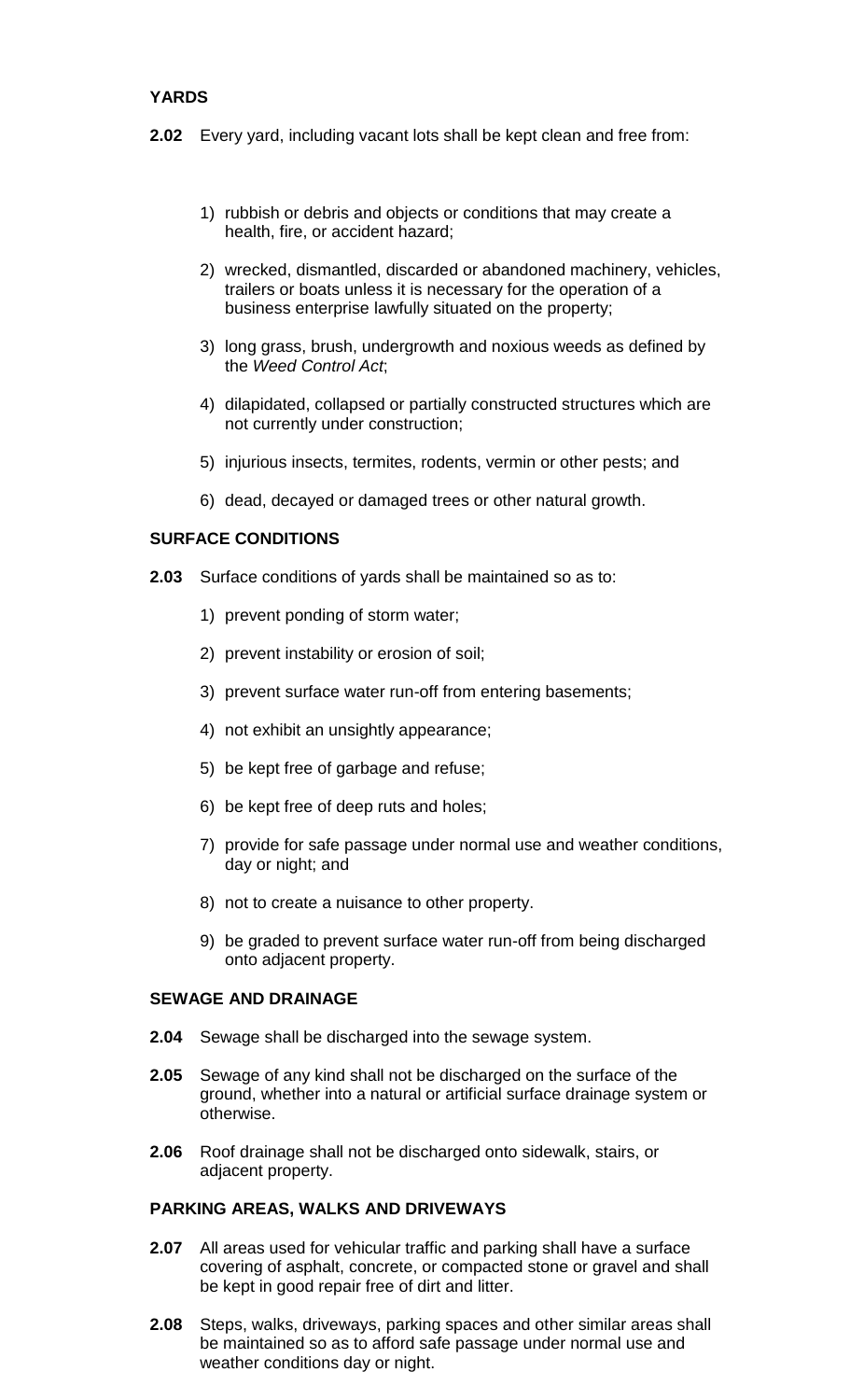# **ACCESSORY BUILDINGS, FENCES, AND OTHER STRUCTURES**

- **2.09** Accessory buildings, fences and other structures appurtenant to the property shall be maintained in structurally sound condition and in good repair.
- **2.10** Accessory buildings, fences, and other structures shall be protected from deterioration by the application of appropriate weather resistant materials including paint or other suitable preservative and shall be of uniform colour unless the aesthetic characteristics of said structure are enhanced by the lack of such material.

# **GARBAGE DISPOSAL**

- **2.11** Every building, dwelling, and dwelling unit shall be provided with a sufficient number of suitable receptacles to contain all garbage, refuse and ashes that may accumulate on the property between the regularly designated collection days. Such receptacles shall be constructed of watertight material, provided with a tight fitting cover, and shall be maintained in a clean and odour free condition at all times.
- **2.12** All garbage, refuse, and ashes shall be promptly placed in a suitable container and made available for removal in accordance with the municipal garbage collection by-law where applicable.
- **2.13** Garbage storage areas shall be screened from public view.

# **COMPOST HEAPS**

**2.14** The occupant of a residential property may provide for a compost heap in accordance with the health regulations, provided that the compost pile is no larger than one square meter and 1.8 meters in height and is enclosed on all sides by concrete block, or lumber, or in a forty-five gallon container, a metal frame building with a concrete floor, or a commercial plastic enclosed container designed for compo sting.

### **PART III**

### **RESIDENTIAL STANDARDS**

### **GENERAL CONDITIONS**

- **3.01** Every tenant, or occupant or lessee of a residential property shall maintain the property or part thereof and the land which they occupy or control, in a clean, sanitary and safe condition and shall dispose of garbage and debris on a regular basis, in accordance with municipal by-laws.
- **3.02** Every tenant, or occupant or lessee of a residential property shall maintain every floor, wall, ceiling and fixture, under their control, including hallways, entrances, laundry rooms, utility rooms, and other common areas, in a clean, sanitary and safe condition.
- **3.03** Accumulations or storage of garbage, refuse, appliances, or furniture in a means of egress shall not be permitted.

### **PEST PREVENTION**

- **3.04** Dwellings shall be kept free of rodents, vermin and insects at all times. Methods used for exterminating such pests shall be in accordance with the provisions of the *Pesticides Act*.
- **3.05** Openings, including windows, that might permit the entry of rodents, insects, vermin or other pests shall be appropriately screened or sealed.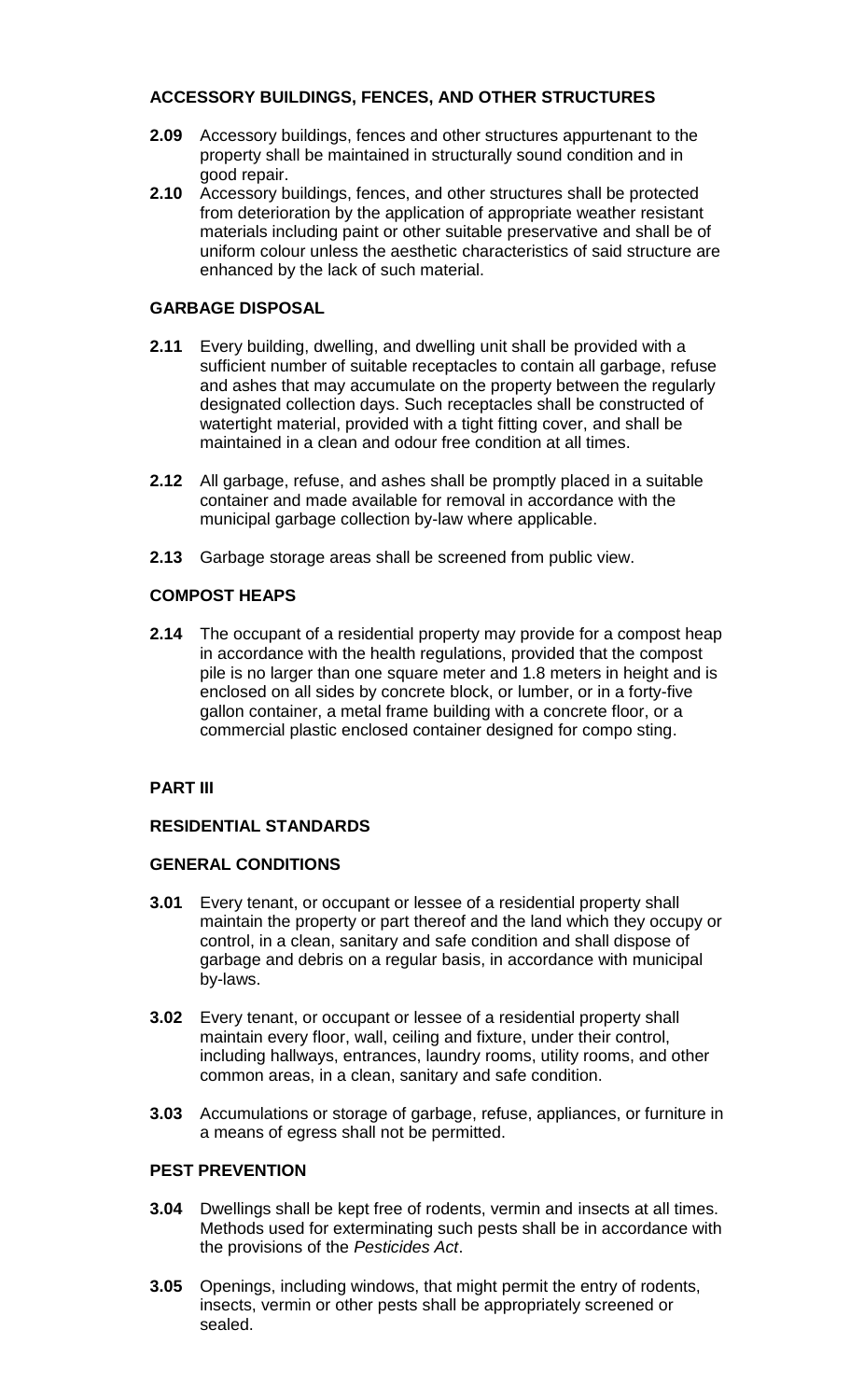#### **STRUCTURAL SOUNDNESS**

- **3.06** Every part of a dwelling shall be maintained in a structurally sound condition so as to be capable of safely sustaining its own weight load and any additional load to which it may be subjected through normal use, having a level of safety as required by the Ontario Building Code.
- **3.07** Walls, roofs, and other exterior parts of a building shall be free from loose or improperly secured objects or materials.

#### **FOUNDATIONS**

- **3.08** Foundation wall of a dwelling shall be maintained so as to prevent the entrance of insects, rodents and excessive moisture. Maintenance includes the shoring of the walls to prevent settling, installing sub-soil drains, where necessary, at the footings, grouting masonry cracks, damp-proofing and waterproofing walls, joints and floors.
- **3.09** Every dwelling, except for slab on grade construction, shall be supported by foundation walls or piers which extend below the frost line, or to solid rock.

#### **EXTERIOR WALLS**

- **3.10** Exterior walls of a dwelling and their components, including soffits, fascia, shall be maintained in good repair free from cracked, broken or loose masonry units, stucco, and other defective cladding, or trim. Paint or some other suitable preservative or coating must be applied and maintained so as to prevent deterioration due to weather conditions, insects or other damage.
- **3.11** Exterior walls of a dwelling and their components shall be free of unauthorized signs, painted slogans, graffiti and similar defacements.

### **WINDOWS AND DOORS**

- **3.12** Windows, doors, skylights, and basement or cellar hatchways shall be maintained in good repair, weather tight and reasonably draught-free, to prevent heat loss and infiltration by the elements. Maintenance includes painting, replacing damaged doors, frames and other components, window frames, sashes and casings, replacement of nonserviceable hardware and re-glazing where necessary. Where screening is provided on windows and doors it shall also be maintained in good repair.
- **3.13** In a dwelling unit, all windows that are intended to be opened and all exterior doors shall have suitable hardware so as to allow locking or otherwise securing from inside the dwelling unit. At least one entrance door to a dwelling unit shall have suitable hardware so as to permit locking or securing from either inside or outside the dwelling unit.
- **3.14** Solid core doors shall be provided for all entrances to dwellings and dwelling units.
- **3.15** In residential buildings where there is a voice communication unit working in conjunction with a security locking and release system controlling a particular entrance door and installed between individual dwelling units and a secured entrance area, the said system shall be maintained in good working order at all times.
- **3.16** Every window in a leased dwelling unit that is located above the first storey of a multiple dwelling shall be equipped with an approved safety device that would prevent any part of the window from opening greater than would permit the passage of a 100 mm diameter (3.9 inches) sphere. Such safety device shall not prevent the window from being fully opened during an emergency situation by an adult without the use of tools.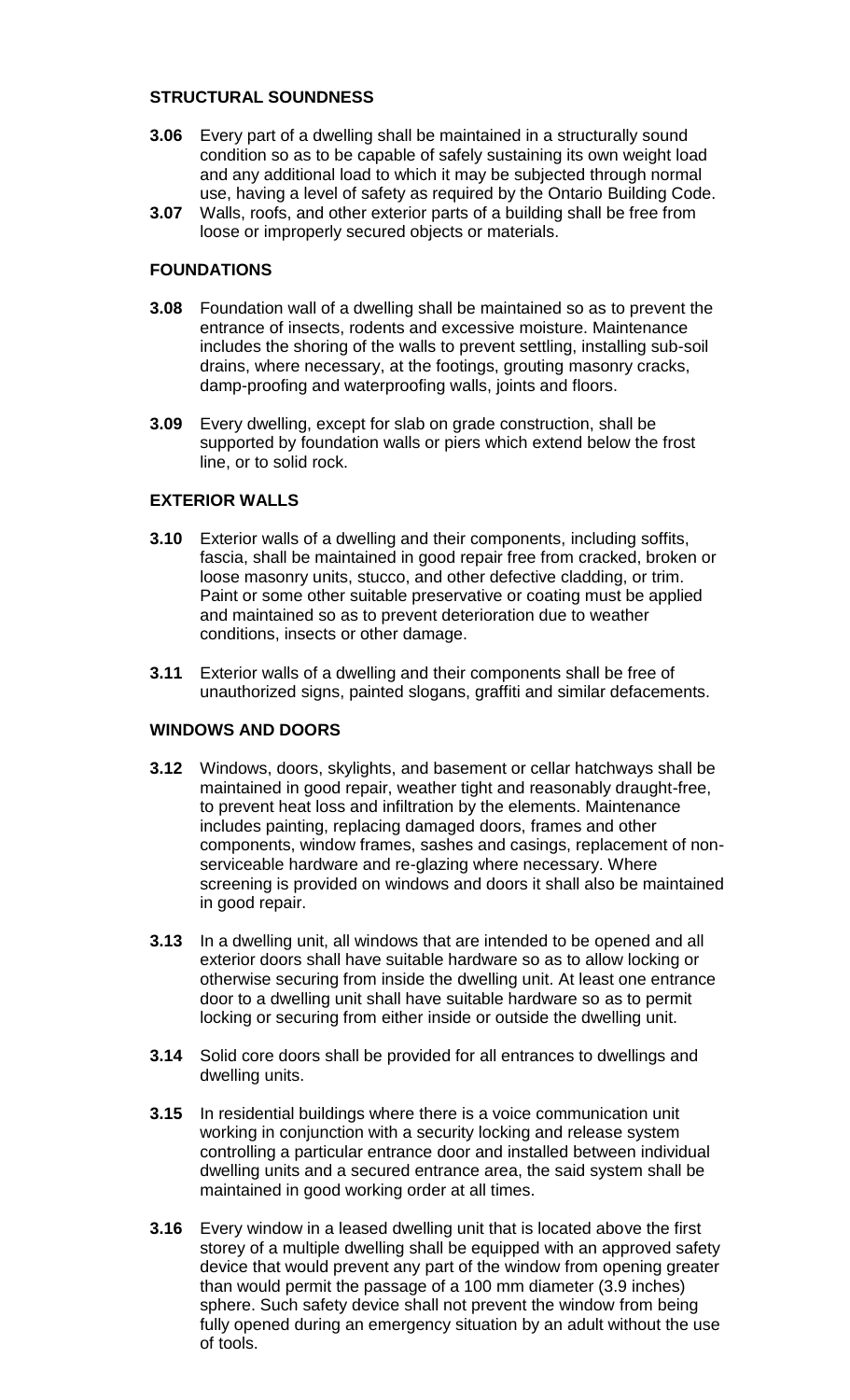# **ROOFS**

- **3.17** Roofs of dwellings and their components shall be maintained in a weather tight condition, free from loose or unsecured objects or materials.
- **3.18** The roofs of dwellings and accessory buildings shall be kept clear of accumulations of ice or snow or both.
- **3.19** Where eavestroughing, roof gutters, are provided they shall be kept in good repair, free from obstructions and properly secured to the building.

### **WALLS, CEILINGS AND FLOORS**

- **3.20** Every wall, ceiling and floor in a dwelling shall be maintained so as to provide a continuous surface free of holes, cracks, loose coverings or other defects. Walls surrounding showers and bathtubs shall be impervious to water.
- **3.21** Every floor in a dwelling shall be reasonably smooth and level and maintained so as to be free of all loose, warped, protruding, broken, or rotted boards or other material that might cause an accident or allow the entrance of rodents and other vermin or insects.
- **3.22** Every floor in a bathroom, toilet room, kitchen, shower room, and laundry room shall be maintained so as to be impervious to water and readily cleaned.

#### **STAIRS, PORCHES AND BALCONIES**

**3.23** Inside and outside stairs, porches, balconies and landings shall be maintained so as to be free of holes, cracks, and other defects which may constitute accident hazards. Existing stair treads or risers that show excessive wear or are broken, warped or loose and any supporting structural members that are rotted or deteriorated shall be repaired.

#### **GUARDRAILS**

**3.24** A guard shall be installed and maintained in good repair on the open side of any stairway or ramp containing three (3) or more risers including the landing or a height of 600 mm (24") between adjacent levels. A handrail shall be installed and maintained in good repair in all stairwells. Guardrails shall be installed and maintained in good repair around all landings, porches and balconies. Guardrails, balustrades and handrails shall be constructed and maintained rigid in nature.

#### **KITCHENS**

- **3.25** Every dwelling shall contain a kitchen area equipped with:
	- a) a sink that is served with hot and cold running water and is surrounded by surfaces impervious to grease and water;
	- b) suitable storage area of not less than 0.23 cubic meters (8 cubic feet);
	- c) a counter or work area at least 610 mm (2 ft.) in width by 1,220 mm (4ft.) in length, exclusive of the sink, and covered with a material that is impervious to moisture and grease and is easily cleaned; and
	- d) a space provided for cooking and refrigeration appliances including the suitable electrical or gas connections.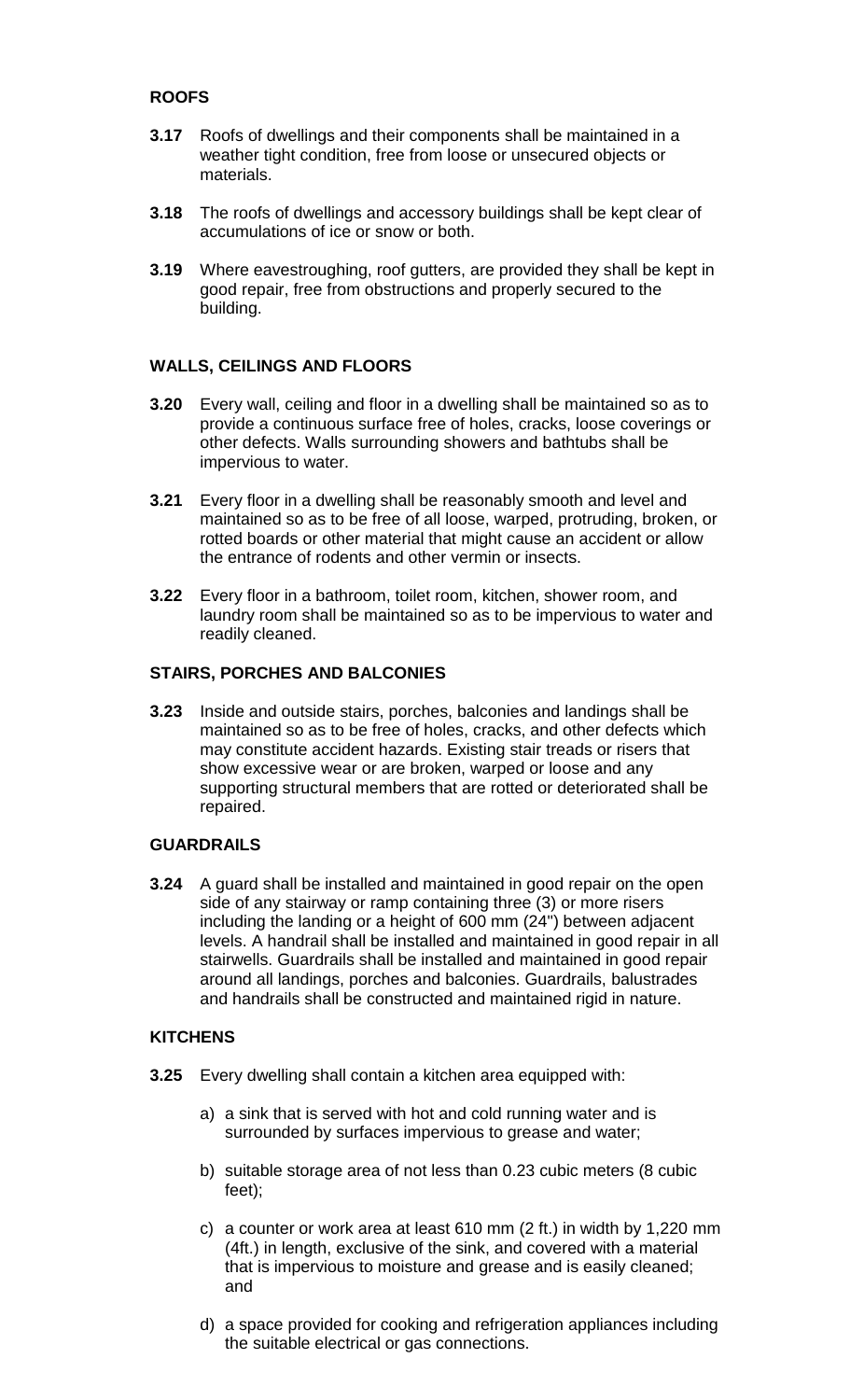# **TOILET AND BATHROOM FACILITIES**

- **3.26** Every dwelling unit shall contain a bathroom consisting of at least one fully operational water closet, washbasin, and a bathtub or suitable shower unit. Every washbasin and bathtub or shower shall have an adequate supply of hot and cold running water. Every water closet shall have a suitable supply of running water.
- **3.27** Every required bathroom or toilet room shall be accessible from within the dwelling unit and shall be fully enclosed and provided with a door capable of being locked so as to allow privacy for the persons using said room.
- **3.28** Where toilet or bathroom facilities are shared by occupants of residential accommodation, other than self-contained dwelling units, an appropriate entrance shall be provided from a common passageway, hallway, corridor or other common space to the room or rooms containing the said facilities.

### **PLUMBING**

- **3.29** Each washbasin, a bathtub or shower, and one kitchen sink shall be equipped with an adequate supply of hot and cold running water. Hot water shall be supplied at a temperature of not less than 43 degrees Celsius (1100 F).
- **3.30** Every dwelling unit shall be provided with an adequate supply of potable running water from a source approved by the Medical Officer of Health.
- **3.31** All plumbing, including drains, water supply pipes, water closets and other plumbing fixtures shall be maintained in good working condition free of leaks and defects and all water pipes and appurtenances thereto shall be protected from freezing.
- **3.32** All plumbing fixtures shall be connected to the sewage system through traps.
- **3.33** Every fixture shall be of such materials, construction and design as will ensure that the exposed surface of all parts are hard, smooth, impervious to hot and cold water, readily accessible for cleansing and free from blemishes, cracks, stains, or other defects that may harbour germs or impede thorough cleansing.

### **ELECTRICAL SERVICE**

- **3.34** Every dwelling and dwelling unit shall be wired to electricity and shall be connected to an approved electrical supply system.
- **3.35** The electrical wiring, fixtures, switches, receptacles, and appliances located or used in dwellings, dwelling units and accessory buildings shall be installed and maintained in good working order so as not to cause fire or electrical shock hazards. All electrical services shall conform to the regulations established by the *Power Corporation Act*, as amended.
- **3.36** Every habitable room in a dwelling shall have at least one electrical duplex outlet for each 11.1 square meters (120 sq. ft.) of floor space and for each additional 9.3 square meters (100 sq. ft.) of floor area, a second duplex outlet shall be provided. Extension cords shall not be used on a permanent basis.
- **3.37** Every bathroom, toilet room, kitchen, laundry room, furnace room, basement, cellar and non-habitable work or storage room shall be provided with a permanent light fixture.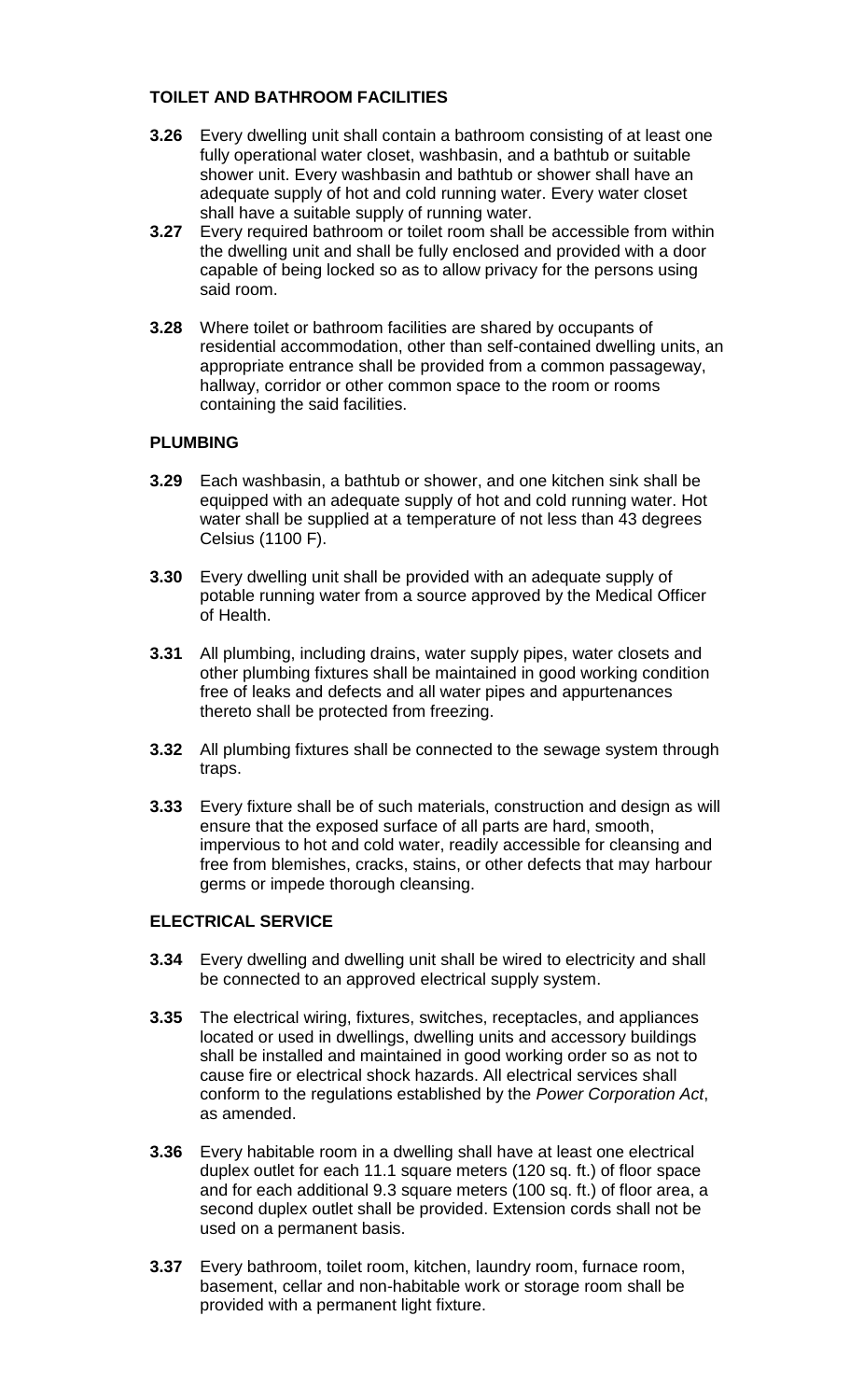**3.38** Lighting fixtures and appliances installed throughout a dwelling unit, including hallways, stairways, corridors, passage ways, garages and basements, shall provide sufficient illumination so as to avoid health or accident hazards in normal use.

#### **HEATING, HEATING SYSTEMS, CHIMNEYS AND VENTS**

- **3.39** Every dwelling and building containing a residential dwelling unit or units shall be provided with suitable heating facilities capable of maintaining an indoor ambient temperature of 21 degrees Celsius (700 F) in the occupied dwelling units. The heating system shall be maintained in good working condition so as to be capable of safely heating the individual dwelling unit to the required standard.
- **3.40** All fuel burning appliances, equipment, and accessories in a dwelling shall be installed and maintained to the standards provided by the *Energy Act*, as amended or other applicable legislation.
- **3.41** Where a heating system or part thereof that requires solid or liquid fuel to operate, a place or receptacle for such fuel shall be provided and maintained in a safe condition and in a convenient location so as to be free from fire or accident hazard.
- **3.42** Every dwelling shall be so constructed or otherwise separated to prevent the passage of smoke, fumes, and gases from that part of the dwelling which is not used, designed or intended to be used for human habitation into other parts of the dwelling used for habitation. Such separations shall conform to the Ontario Building Code.
- **3.43** All fuel burning appliances, equipment, and accessories in a dwelling shall be properly vented to the outside air by means of a smoke-pipe, vent pipe, chimney flue or other approved method.
- **3.44** Every chimney, smoke-pipe, flue and vent shall be installed and maintained in good repair so as to prevent the escape of smoke, fumes or gases from entering dwelling unit. Maintenance includes the removal of all obstructions, sealing open joints, and the repair of loose or broken masonry units.
- **3.45** Every chimney, smoke-pipe, flue and vent shall be installed and maintained in good condition so as to prevent the heating of adjacent combustible material or structural members to unsafe temperatures.

### **FIRE ESCAPES, ALARMS AND DETECTORS**

- **3.46** A listed fire alarm and a fire detection system, approved by the Canadian Association or Underwriters Laboratories of Canada, shall be provided by the owners of buildings of residential occupancies where sleeping accommodations are provided for more than ten (10) persons, except that such systems need not be provided where a public corridor or exit serves not more than four (4) dwelling units or individual lease sleeping rooms.
- **3.47** In addition to the provisions of Article 3.46 hereof, in every dwelling u 't in a building, a listed smoke alarm, approved by the Canadian Standards Association or Underwriters Laboratories of Canada, or detectors of the single station alarm t e, audible within bedrooms when intervening doors are closed, shall be installed by the occupant between bedrooms or the sleeping area and the remainder of the dwelling unit, such as in a hallway or corridor serving such bedrooms or sleeping area. The products of combustion detector referred shall be:
	- a) equipped with visual or audio indication that they are in operating condition;
	- b) mounted on the ceiling or on a wall between 152.4 and 304.8 m (6 to 12 inches) below the ceiling.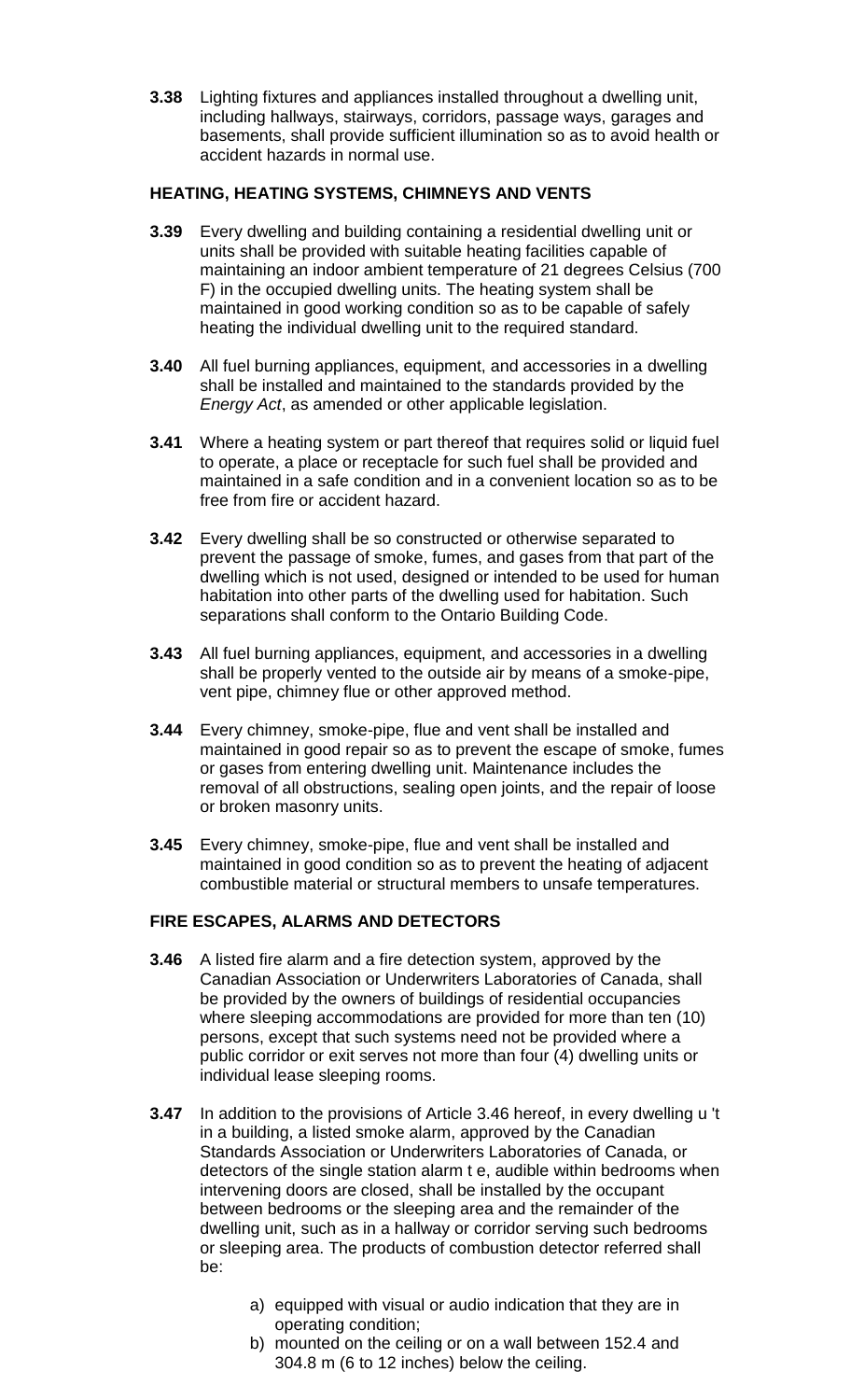**3.48** Buildings using a fire escape as a secondary means of egress shall have the escape in good condition, free from obstructions and easily reached through an open able window or door.

#### **EGRESS**

- **3.49** Every dwelling and each dwelling unit contained therein shall have a safe, continuous and unobstructed passage from the interior of the dwelling and the dwelling unit to the outside at street or grade level.
- **3.50** Each dwelling containing more than one dwelling unit shall have at least two (2) exists, both of which may be common or the one of which may be common and the other may be an exterior stair or fire escape. Access to the stairs or fire escape shall be from corridors through doors at floor level, except access from a dwelling unit may be through a vertically mounted casement window having an unobstructed opening of not less than 1,067 by 559 mm, (42 x 22 inches) with a sill height of not more than 914 mm, 36 inches), above the inside floor. A single exit is permitted from a dwelling unit here the path of egress is through an exterior door located at or near ground level and access to such exit is not through a room not under the immediate control of the occupants of the dwelling unit.

#### **NATURAL LIGHT**

**3.51** Every habitable room except a kitchen, bathroom or toilet room shall have a window or windows, skylights or translucent panels facing directly or indirectly to an outside space and admits as much natural light equal to not less than ten percent of the floor area for living and dining rooms and five percent of the floor area for bedrooms and other finished rooms.

#### **VENTILATION**

- **3.52** Every habitable room in a dwelling unit, including kitchens, bathroom or toilet rooms, shall have openings for ventilation providing an unobstructed free flow of air of at least 0.28 square meters (3 sq. ft.), or an approved system of mechanical ventilation such that provide hourly air exchanges.
- **3.53** All systems of mechanical ventilation shall be maintained in good working order.
- **3.54** All enclosed areas including basements, cellars, crawl spaces and attics or roof spaces shall be adequately ventilated.

#### **ELEVATING DEVICES**

**3.55** Elevators and other elevating devices including all mechanical and electrical equipment, lighting fixtures, lamps, control buttons, floor indicators, ventilation fans, and emergency communication systems shall be operational and maintained in good condition.

### **DISCONNECTED UTILITIES**

**3.56** Owners of residential buildings or any person or persons acting on behalf of such owner shall not disconnect or cause to be disconnected any service or utility supplying heat, electricity, gas, refrigeration or water to any residential unit or building occupied by a tenant or lessee, except for such reasonable period of time as may be necessary or the purpose of repairing, replacing, or otherwise altering said service or utility.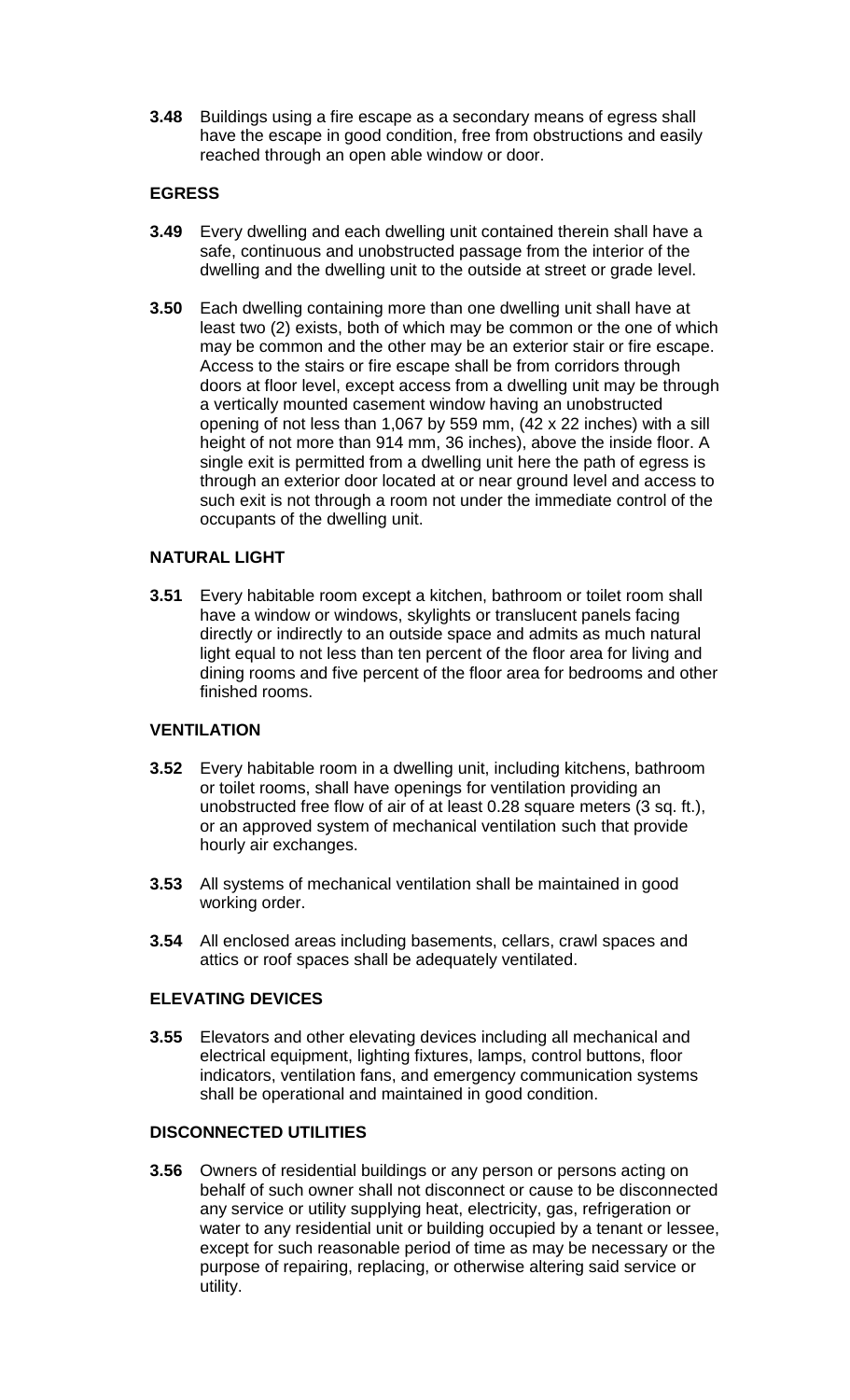### **OCCUPANCY STANDARDS**

- **3.57** The number of occupants, residing on a permanent basis in a individual unit, shall not exceed one person for every nine square meters (97 sq. ft.), of habitable floor area. For the purpose of computing habitable floor area, any area with the minimum ceiling height less than 2.1 meters (7 ft.) shall not be considered.
- **3.58** No room shall be used for sleeping purposes unless it has a minimum width of two meters (6.6 ft.), and a floor area of at least seven square meters (75 sq. ft.). A room used for sleeping purposes by two or more persons shall have a floor area of at least four square meters (43 sq. ft.) per person.
- **3.59** Any basement, or portion thereof, used as a dwelling unit shall conform to the following requirements:
	- a) each habitable room shall comply with all the requirements set out in this By-Law;.
	- b) floors and walls shall be constructed so as to be damp proof and impervious to water leakage;
	- c) each habitable room shall be separated from service rooms by a suitable fire separation and approved under the Ontario Building Code;
	- d) access to each habitable room shall be gained without passage through a service room.

### **PART IV**

### **VACANT LANDS AND BUILDINGS**

**4.01** All repairs and maintenance of property shall be carried out with suitable and sufficient materials and in a manner accepted as good workmanship within the trades concerned. All new construction or repairs shall conform to the Ontario Building Code where applicable.

### **VACANT LANDS**

- **4.02** Vacant land shall be maintained to the standards as described in Part II, Article 2.02, of this By-Law.
- **4.03** Vacant land shall be graded, filled or otherwise drained so as to prevent recurrent ponding of water.

### **VACANT BUILDINGS**

- **4.04** Vacant buildings shall be kept cleared of all garbage, rubbish and debris and shall have all water, electrical and gas services turned off except for those services that are required for the security and maintenance of the property.
- **4.05** The owner or agent of a vacant building shall board up the building to the satisfaction of the Property Standards Officer by covering all openings through entry may be obtained with at least 12.7 mm (0.5 inch) weatherproof sheet plywood securely fastened to the building and painted a colour compatible with the surrounding walls.

### **PART V**

### **NON-RESIDENTIAL PROPERTY STANDARDS**

**5.01** All repairs and maintenance of property shall be carried out with suitable and sufficient materials and in a manner accepted as good workmanship within the trades concerned. All new construction or repairs shall conform to the Ontario Building Code where applicable.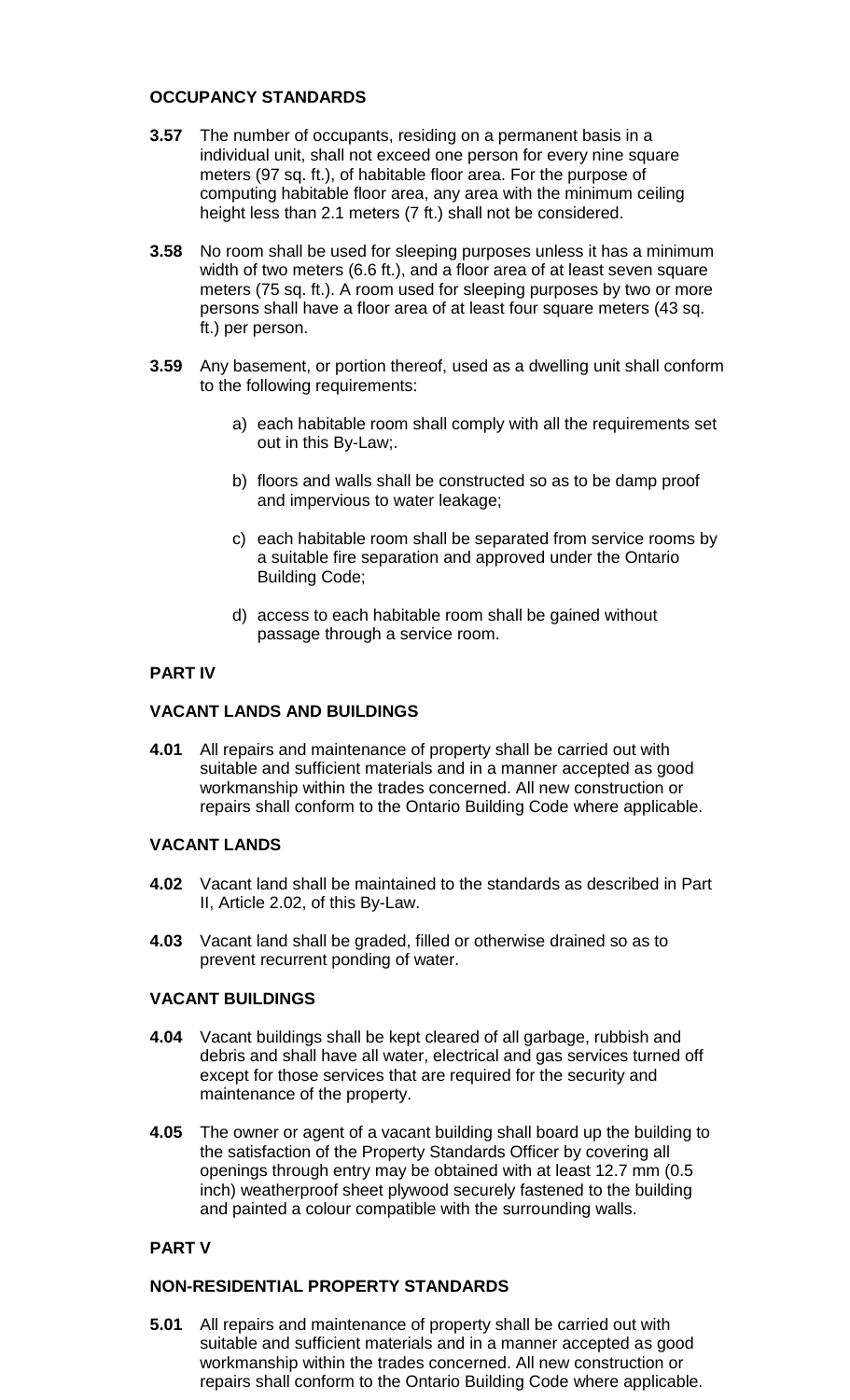# **YARDS**

- **5.02** The yards of non-residential property shall be maintained to the standard described in Part II, Article 2.02 of this By-Law.
- **5.03** The warehousing or storage of material or operative equipment that is required for the continuing operation of the industrial or commercial aspect of the property shall be maintained in a neat and orderly fashion so as not to create a fire or accident hazard or any unsightly condition and shall provide unobstructive access for emergency vehicles. Where conditions are such that a neat and orderly fashion is achieved but is still offensive to view, the offensive area shall be suitably enclosed by a solid wall or painted board or metal fence not less than 1.8 meters (6 ft.) in height and maintained in good repair.

### **PARKING AREAS AND DRIVEWAYS**

- **5.04** All areas used for vehicular traffic and parking shall have a surface covering of asphalt, concrete, or compacted stone or gravel and shall be kept in good repair free of dirt and litter. Notwithstanding the foregoing, non-residential properties which abut residential properties, all areas used for vehicular traffic and parking shall have a surface covering of asphalt, or similar hard surface.
- **5.05** All areas used for vehicular traffic, parking spaces and other similar area shall be maintained so as to afford safe passage under normal use and weather condition.

# **STRUCTURAL SOUNDNESS**

- **5.06** Every part of a building structure shall be maintained in a sound condition so as to be capable of safely sustaining its own weight load and any additional load to which it may be subjected through normal use, having a level of safety required by the Ontario Building Code. Structural members or materials that have been damaged or indicate evidence of deterioration shall be repaired or replaced.
- **5.07** Walls, roofs, and other exterior parts of a building or structure shall be free from loose of improperly secured objects or materials.

### **EXTERIOR WALLS**

**5.08** Exterior walls of a building or a structure and their components, including soffits, fascia, windows and doors, shall be maintained in good repair free from cracked , broken or loose masonry units, stucco, and other defective cladding, or trim. Paint or some other suitable preservative or coating must be applied and maintained so as to prevent deterioration due to weather conditions, insects or other damage.

#### **GUARDRAILS**

**5.10** A guard shall be installed and maintained in good repair on the open side of any stairway or ramp containing three (3) or more risers including the landing or a height of 600 mm (24") between adjacent levels. A handrail shall be installed and maintained in good repair in all stairwells. Guardrails shall be installed and maintained in good repair around all landings, porches and balconies. Guardrails, balustrades and handrail shall be constructed and maintained rigid in nature.

### **LIGHTING**

**5.11** All non-residential establishments shall install and maintain sufficient windows, skylights, and lighting fixtures necessary for the safety of all persons attending the premises or as may be required by the *Occupational Health and Safety Act* for industrial and commercial properties. However, lighting shall not be positioned so as to cause any impairment of use or enjoyment of neighboring properties.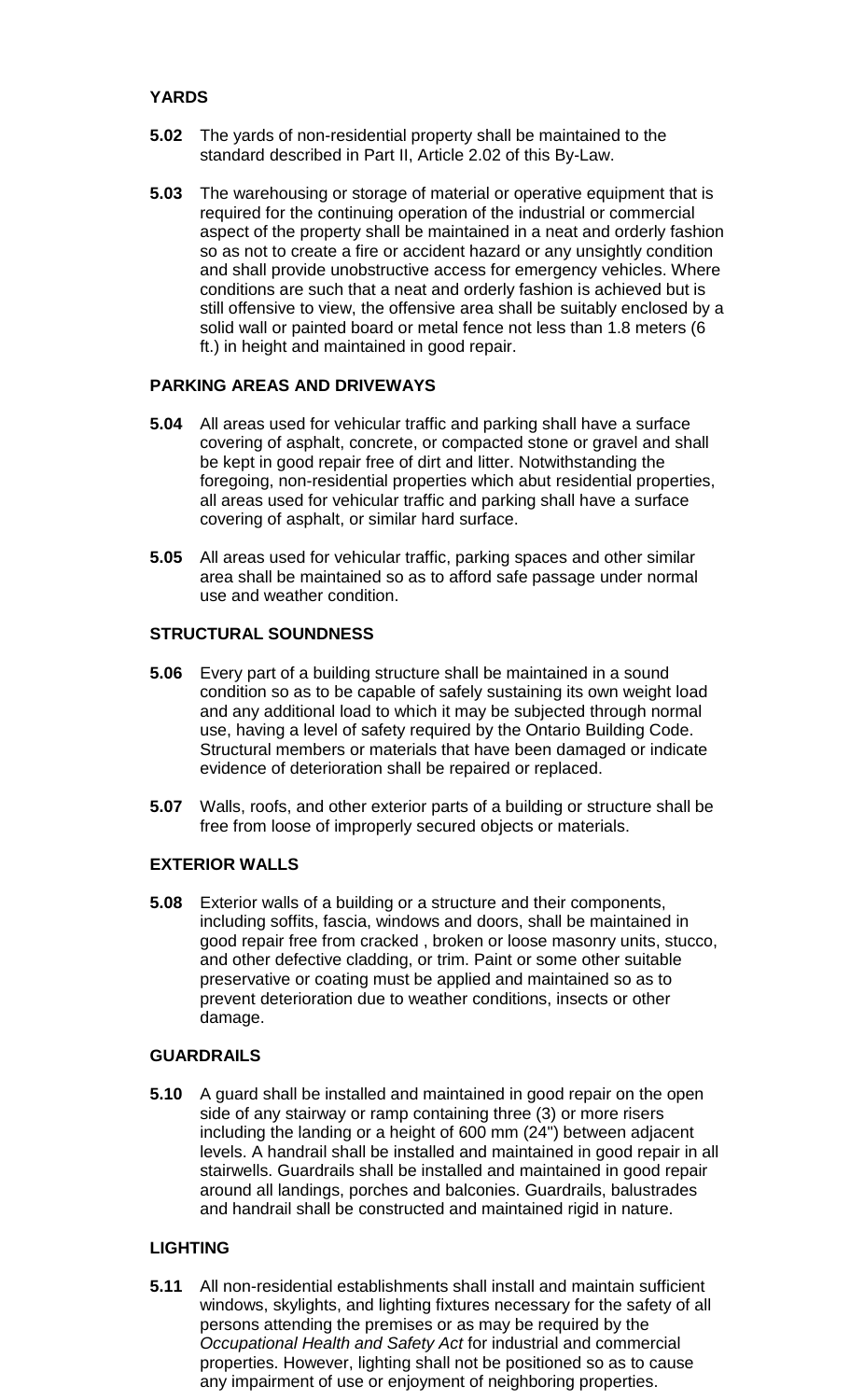### **PART VI**

### **ADMINISTRATION AND ENFORCEMENT**

- **6.01** This By-Law shall apply to all property within the limits of the municipality.
- **6.02** The imperial measurements contained in this By-Law are given for reference only.

#### **OFFICERS**

**6.03** The Council of the municipality shall appoint a Property Standards Officer(s) to be responsible for the administration and enforcement of this By-Law.

#### **PROPERTY STANDARDS COMMITTEE**

- **6.04** The Committee of Adjustment as appointed by Council shall act as the Property Standards Committee and shall be responsible for the enforcement of this By-Law .
- **6.05** Every person who initiates an appeal of an Order made under Section 15.2(2) of the *Ontario Building Code Act*, *S. 0. 1992, c23*, shall submit a Notice of Appeal in the time frame and in the manner as prescribed in section 15.3 ( 1 ) of the *Act*.

#### **COMPLIANCE**

**6.06** The owner of any property which does not conform to the standards as set out in this By-law shall repair and/or maintain said property to comply with the standards or the property shall be cleared of all buildings, structures, debris or refuse and left in a leveled and graded condition.

#### **VALIDITY**

- **6.07** If an article of this By-Law is for any reason held to be invalid, the remaining articles shall remain in effect until repealed.
- **6.08** Where a provision of this By-Law conflicts with the provision of another By-Law in force within the municipality, the provisions that establish the higher standards to protect the health, safety and welfare of the general public shall prevail.

### **TRANSITIONAL RULES**

**6.09** After the date of the passing this By-Law and all previous Property Standards By-Laws in the former Town of Kingsville, Township of Gosfield North and Township of Gosfield South, as amended, shall apply only to those properties in which an Order to Comply has been issued prior to the date of passing of this By-Law, and then only to such properties until such time as the work required by such Order has been complete or any enforcement proceedings with respect to such Order, including any demolition, clearance, or repair carried out by the municipality shall have been concluded.

### **TITLE**

**6.10** This By-Law may be referred to as "The Property Standards By-Law".